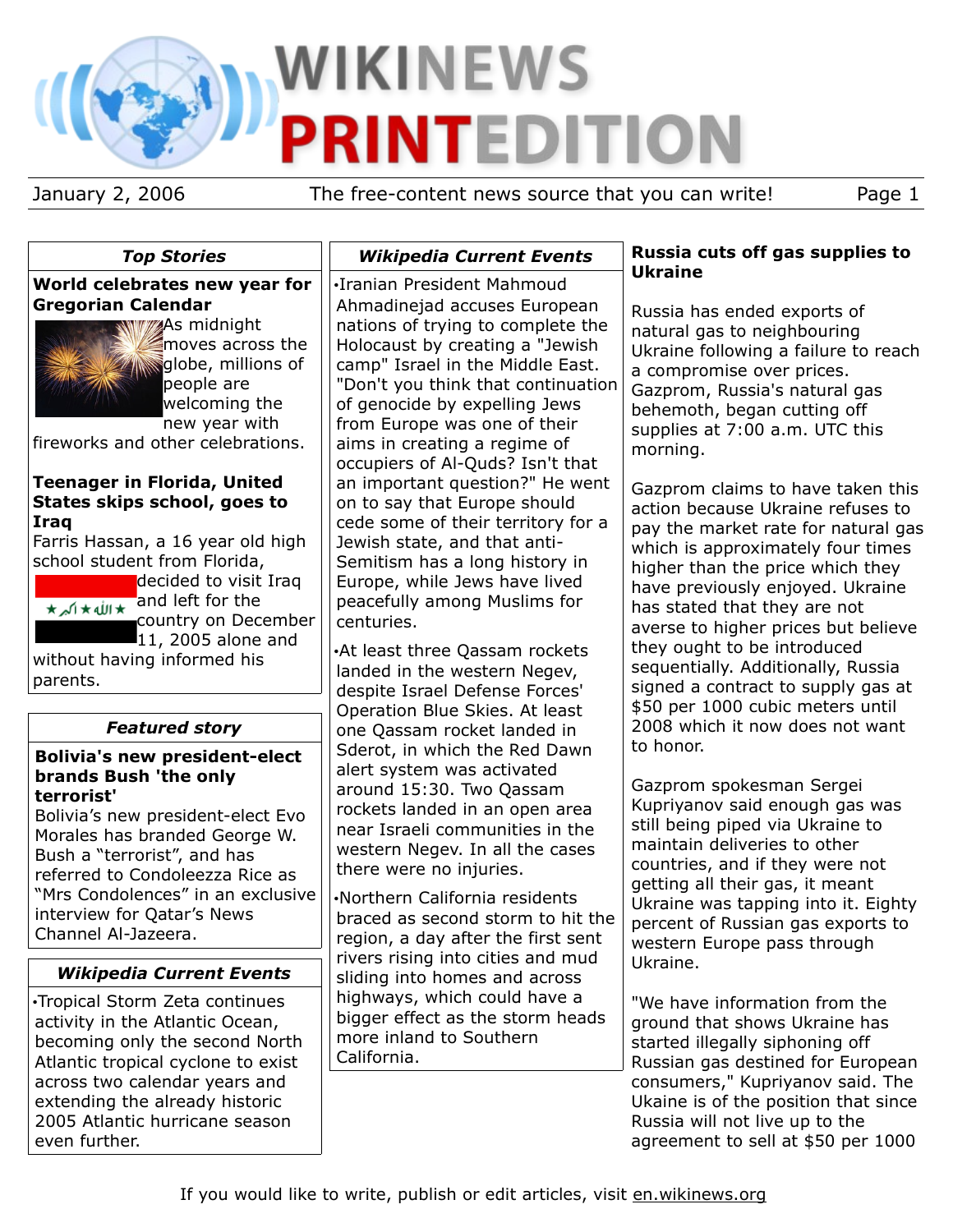cubic meters until 2008, the Ukraine, as a transiting country, has the right to offset the illegal cost increase with seizure of Russian assets - namely the gas going through the pipelines in Ukraine.

Sergei Kupriyanov, press secretary to Gazprom's chief executive, said "Negotiations reach a deadlock when it comes to discussing actual figures ... They have called on us to use price parameters than probably existed in the late 1990s in 2006, which is impossible ... The price of gas and other energy resources has risen considerably over the past few years."

The dispute is inseperable from the political situation between the two countries. Although a private business, the largest individual shareholder in Gazprom is the Russian government which owns slightly less than 40%. The dispute was further politicized by the personal intervention of Vladimir Putin who offered Ukraine the chance to delay paying market prices for a further three months. Critics of the current Russian government have argued that Gazprom's action has been an attempt to punish Ukraine for forging closer links with the West following the Orange Revolution. Putin's advocates, however, have argued that the status quo is akin to a budgetary transfer between the two governments and costs Russia about US\$4.5 billion per year.

A recent poll conducted by VTSIOM suggests that 80% of Russian citizens support the move by Gazprom. Ukraine has threatened to retaliate by raising the rent that Russia's navy pays to Hurricane Katrina. Katrina caused use the Ukrainian port of Sevastopol as headquarters for its Black Sea fleet.

#### **Tropical Storm Zeta becomes second cross-season tropical storm in history**

Tropical Storm Zeta has become the first storm of the 2006 Atlantic hurricane season after crossing over from 2005 Atlantic hurricane season as that seasons 27th storm, breaking the record set by Hurricane Epilson earlier in December. This makes Zeta the second tropical storm in history to cross over into another season; the first time this occurred was in 1954-55 with Hurricane Alice.

Zeta currently has a top sustained wind speed of 50mph (85 km/h). It is currently about 1,085 miles (1745 km) southwest of the Azores and is proceeding westsouthwest at 2mph (4 km/h). Forecasters say it is not expected become a hurricane or threaten land.

Zeta formed on December 30, 2005, after the offical end of the destructive and record-breaking 2005 Atlantic hurricane season, which ended on November 30, 2005. The 2005 season was notable for the record number of storms it produced (including Zeta), and was the first time storm names used V, W and Greek letters and the second time the letters R, S, and T were used. The season also had the highest-ever number of storms forming in the month of July, and had the highest number of Category 5 hurricanes with a total of three, including Hurricane Wilma, the most intense hurricane ever in the Atlantic basin.

The most notable of the three Category 5 hurricanes was over \$100 billion (USD) in damage and 1,383 deaths, especially along Mississippi and Alabama coastlines

which suffered catastrophic damage. The storm also caused levees to break in New Orleans leading to the flooding of the city which is located below sea-level. The United States goverment, the city government of New Orleans and the goverment of the State of Louisana were all severely criticized for their handling of the storms aftermath. Hurricane Katrina, although not yet certified, is most likely the costliest hurricane in U.S. history.

Forecasters are predicting that hurricane seasons are going to be more active than usual for about another decade.

#### **Australian volunteer firefighters kept busy on New Year's Day**

A massive bushfire that was threatening West Victorian towns of Great Western, Armstrong, Moyston, Pomonal, Halls Gap and Ararat has stopped spreading due to heavy rainfall giving firefighters their first relief in two days. Meanwhile, two major fires have broken out on the New South Wales Central Coast, North of Sydney with another in Sydney.

The Victorian fire has destroyed 5 homes in the Stawell and two people have been injured when they fell down a mineshaft while fighting the blaze. Reports claim that the fire front was upto 30Km in length. Earlier today the fire was burning out of control, being fanned by strong winds. This afternoon a weather change came, dumping heavy rain over the region.

Two major fires have been reported on the NSW Central coast in the Woy Woy and Mount White regions. 50 homes are believed to be under direct threat. Residents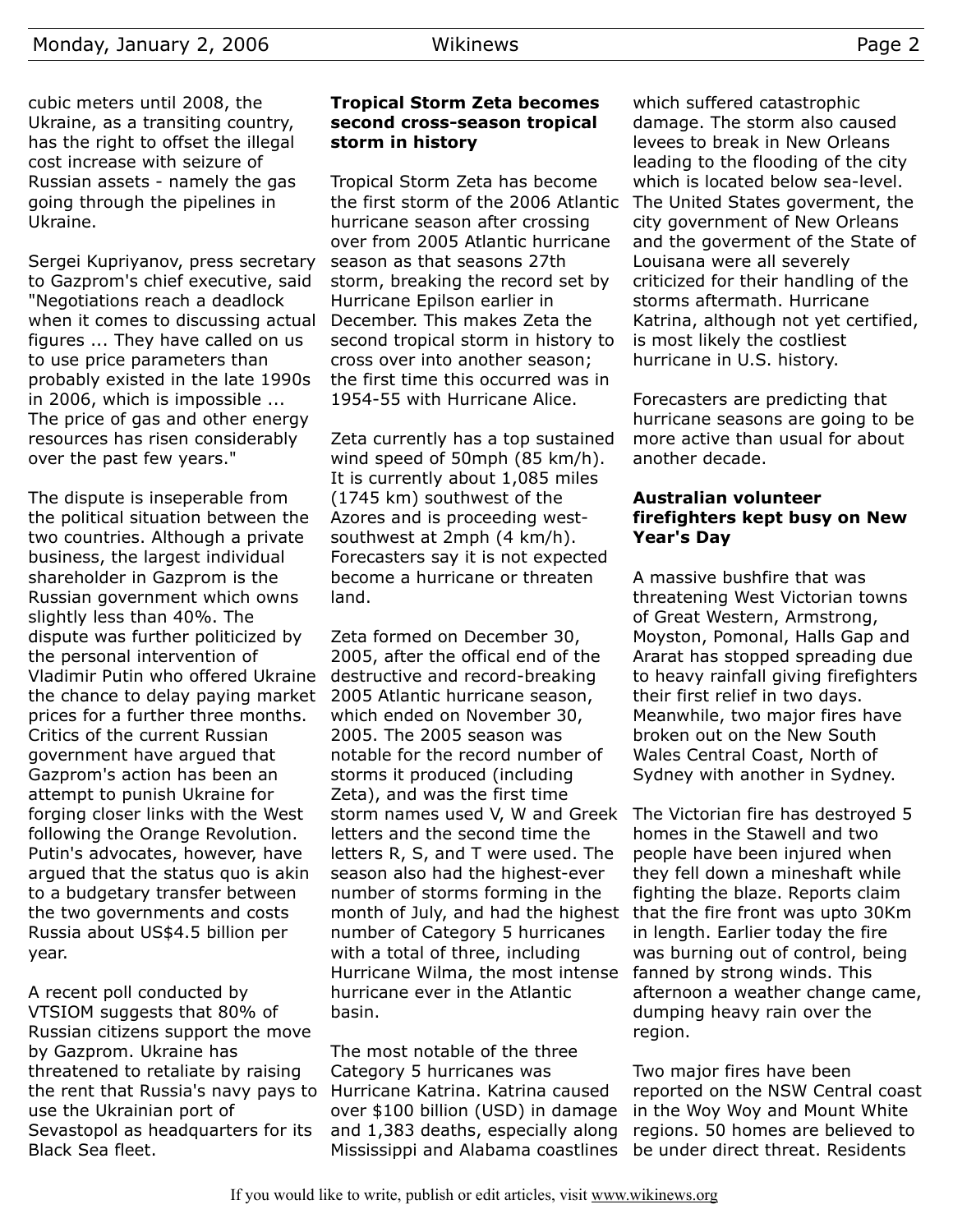in affected parts of Woy Woy, Umina and Pearl beaches, and Patonga, have been taken to makeshift evacuation centres at the Gosford Leagues Club and Woy It is believed that winds in the Woy Bowling Club.

The Sydney Newcastle (F3 freeway) and Pacific Highway have been closed. Motorists which had been standed on the southbound carriageway of the F3 freeway were allowed through at around 6PM AEDT following fears of a wind change which could have put them in danger of the fire. Police say that the backlog was let through and the freeway remains closed.

Intercity train services North of Sydney have also been affected with the railway line closed at Berowra.

Dozens of fire crews and four water bombing aircraft were battling the blazes, according to bushfire volunteer Michael Wood, with changeable wind conditions starting spot fires nearby. Strong north-westerly wind gusts and temperatures of up to 44 degrees posed extremely dangerous fire conditions, the Rural Fire Service said.

The Woy Woy fire front was expected to make a run to Umina and Pearl Beach in the coming hours. 300 firefighters are working to contain the flames.

Cameron Wade, a spokesman for the NSW Rural Fire Service said firefighters were battling flames up to 30 metres in height, destroying several homes. A Fire Station near Woy Woy was also destroyed along with several fire trucks and volunteers cars.

Mr Wade also said that crews were being called in from Sydney and

the Hunter to assist local fire crews. Six aircraft and a sky crane are also being used.

Central Coast region are gusting at benefits of New Zealand upto 60 Km/h.

Another fire in the Sydney suburb of Belrose is expected to cause problems in the next few hours.

In Merimbula, on the NSW far south coast residents are being evacuated, after a fire broke containment lines.

Phill Koperberg, Comissioner of the claim that Ramirez could go to the NSW Rural Fire Service said there were fires concern at Junee and Cootamundra in southern NSW and at Appin and Bulli south of Sydney.

According to an RFS spokesman, a house in Junee was destoyed and a farmer was hospitalised after receiving burns to 60 percent of his body. A total of five homes in the Junee area have been confirmed lost.

About 100 people have been evacuated from Junee's outskirts amid fears that southerly winds could reach 100 kph, drastically worsening the fire situation.

#### **New Zealand citizenship requirements tighten in 2006**

The Citizenship (Amendment) Act 2005, that amends New Zealands nationality law, comes into effect today.

As of today babies will only acquire citizenship at birth if at least one of their parents is a citizen in New Zealand or its dependencies. Babies born to parents who are in New Zealand or its dependencies on holiday will no longer become citizens, as was the

case until the end of 2005.

The Department of Internal Affairs website, says the changes have been brought in to ensure the citizenship only go to those with a genuine and on-going link to the country.

#### **4-team East Coast baseball trade may be in the works**

NEW YORK - It looks like baseball stars Manny Ramirez and Miguel Tejada might be traded after all. Several NY Daily News sources New York Mets as part of a fourteam deal. However, budget constraints may complicate the trade. According to the NY Daily News, if this blockbuster deal is successful, the following trades could take place:

Mets would get:

- Manny Ramirez
- Danys Biaz

Red Sox would get:

- Miguel Tejada
- Joey Gathright

Orioles would get:

- Matt Clement
- Julio Lugo
- Kris Benson

Devil Rays would get:

- Andy Marte
- Jae Seo
- Kaz Matsui